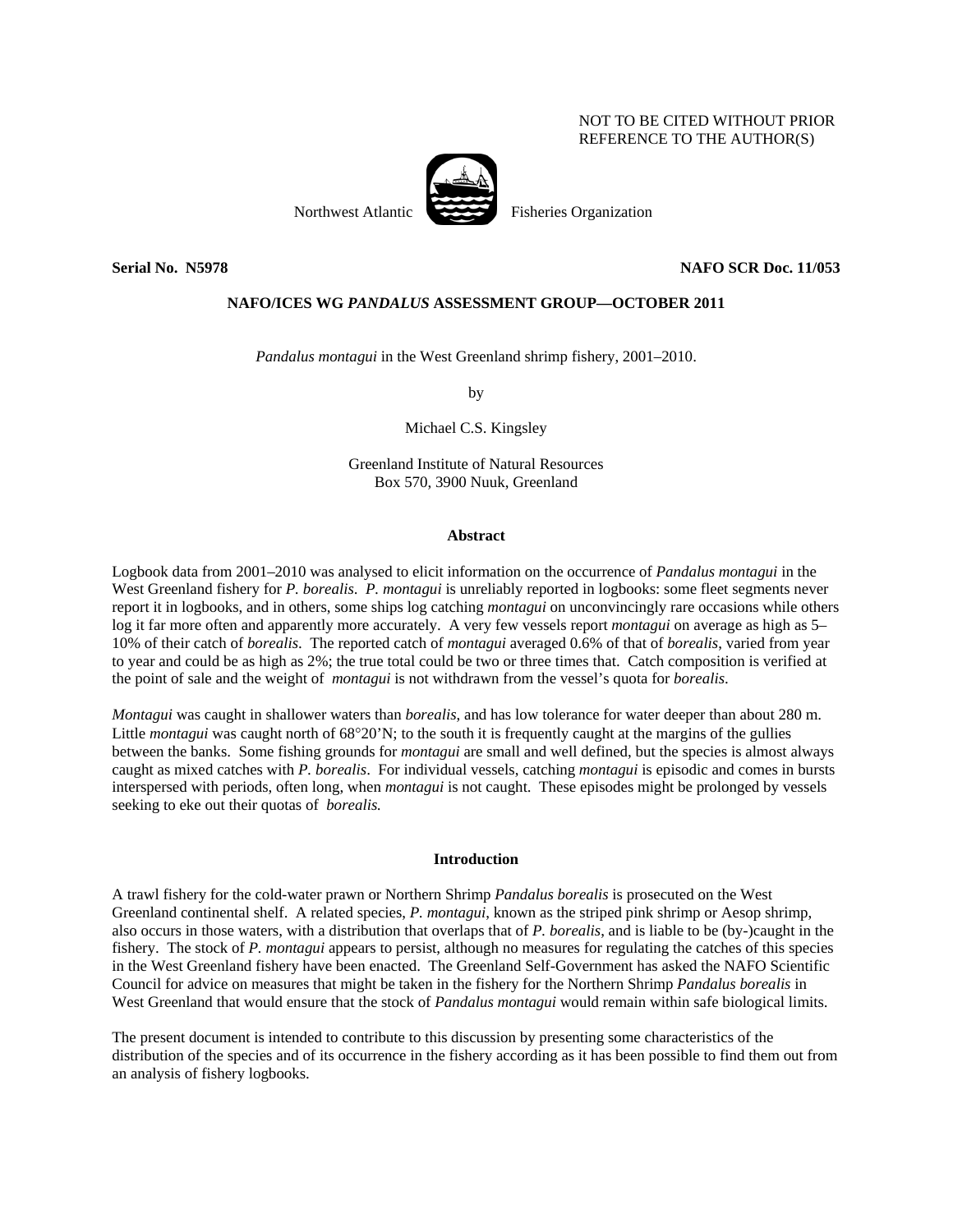# **Material and Methods**

Logbooks were selected for vessels fishing in West Greenland on licences for Northern Shrimp (PRA) for 2001– 2010; in connection with the assessment of *P. borealis*, logbook data is downloaded annually from a confidential database maintained by the Greenland Fishery and Licence Control (GFLK) and used to update confidential registers kept by the Greenland Institute for Natural Resources (GN). The data headers identify the ship in several ways, of which the radio call-signal is that most used by GN in analysing data; data lines define the date, the start and end times and positions of the haul, the gear used, and the catches and discards of several species. The paper logbooks used give little space for detailed recording, particularly of bycatches.

The data has not been exhaustively analysed for this document. I have not analysed catch rate, either by time or distance or with respect to the fishing power of the vessel. I have identified catches with significant proportions of *montagui* and summarised their distribution by depth, by time, and by area, and attempted to draw provisional conclusions on the behaviour of the fishery and the distribution of the species. There are a lot of reasons to query the reliability of the data as regards *absolute* values, and there seems to be good reason to doubt the uniform reliability of recording and reporting of catches, so I have had to be selective, on a subjective basis, in using the logbooks. I have tried to get the best information by comparing *montagui* with *borealis* for restricted sets of data.

Owing to limits on the size of Excel spreadsheets, and of the size data series in Excel charts, some data sets have been sub-sampled before plotting.

Data was also fetched from the records of an annual research trawl survey carried out by GN in West Greenland waters. This survey was originally, and is still principally, directed to estimating the biomass of *P. borealis*, and its design is therefore not ideally adapted to other investigations. However, the survey does include some few stations trawled outside the main depth range of *P. borealis*. Station data records the swept area, calculated from presumed trawl geometry, monitored door-spread, and haul length between start and end points, and the total catch of shrimps with the proportions of *borealis* and *montagui.*

#### **Results and Discussion**

Vessels with 109 call signals submitted logbooks in the West Greenland shrimp fishery between 2001 and 2010. The annual log-book reported catch of *P. montagui* was usually near to 0.5% of the reported catch of *P. borealis*, but with some year-to-year variation and large deviations in some years. In 2008 and 2009 almost no *montagui* was reported, but in 2007 it was at nearly 1.5% of *borealis* (Fig 1.). The 10-year average ratio was 0.6%.

Of the vessels in the fishery, only 27 recorded catches of *P. montagui.* All were sea-going trawlers of about 500 GT or more, mostly factory trawlers with permission to process (at most 75% of) their catches on board, although there were two freezer trawlers.

The coastal fleet of small trawlers fishes bulk shrimps landed for shore processing in Greenland. It does not record *montagui* separately in logbooks. Instead, it tends to record all its catches as 'PR99'—bulk shrimps undifferentiated by size. When the catch is landed and its sale is negotiated, the catch is sampled to evaluate its quality and price, the proportion of *montagui* being one of the determinng factors, and information on catches of *montagui* in the coastal fishery is therefore only available from sales sheets. The quota drawdown is the sold weight of *P. borealis*, excluding *montagui,* and is therefore apt to be less than the logbook-recorded catch. The coastal fleet fishes principally in 5 statistical areas. Areas 1 and 2 are Hare I., Vaigat and Disko Bay, where *P. montagui* has very seldom been recorded by the West Greenland trawl survey, and catches in these two areas probably contain little *montagui*. However, area 3 in the mouth of Disko Bay, area 7 in the Holsteinsborg Dyb, and area 13 in Julianehåb Bay all contain sites in which *montagui* occurs, sometimes in high densities both absolutely and relative to *borealis*. Catches by the coastal fleet in these areas will sometimes contain admixtures of *P. montagui.*

Among the 27 vessels that recorded catches of montagui, the records varied, and some appeared to be of doubtful reliability. There were several vessels that recorded *montagui* with unconvincing rarity: 4 of them, with 33 years of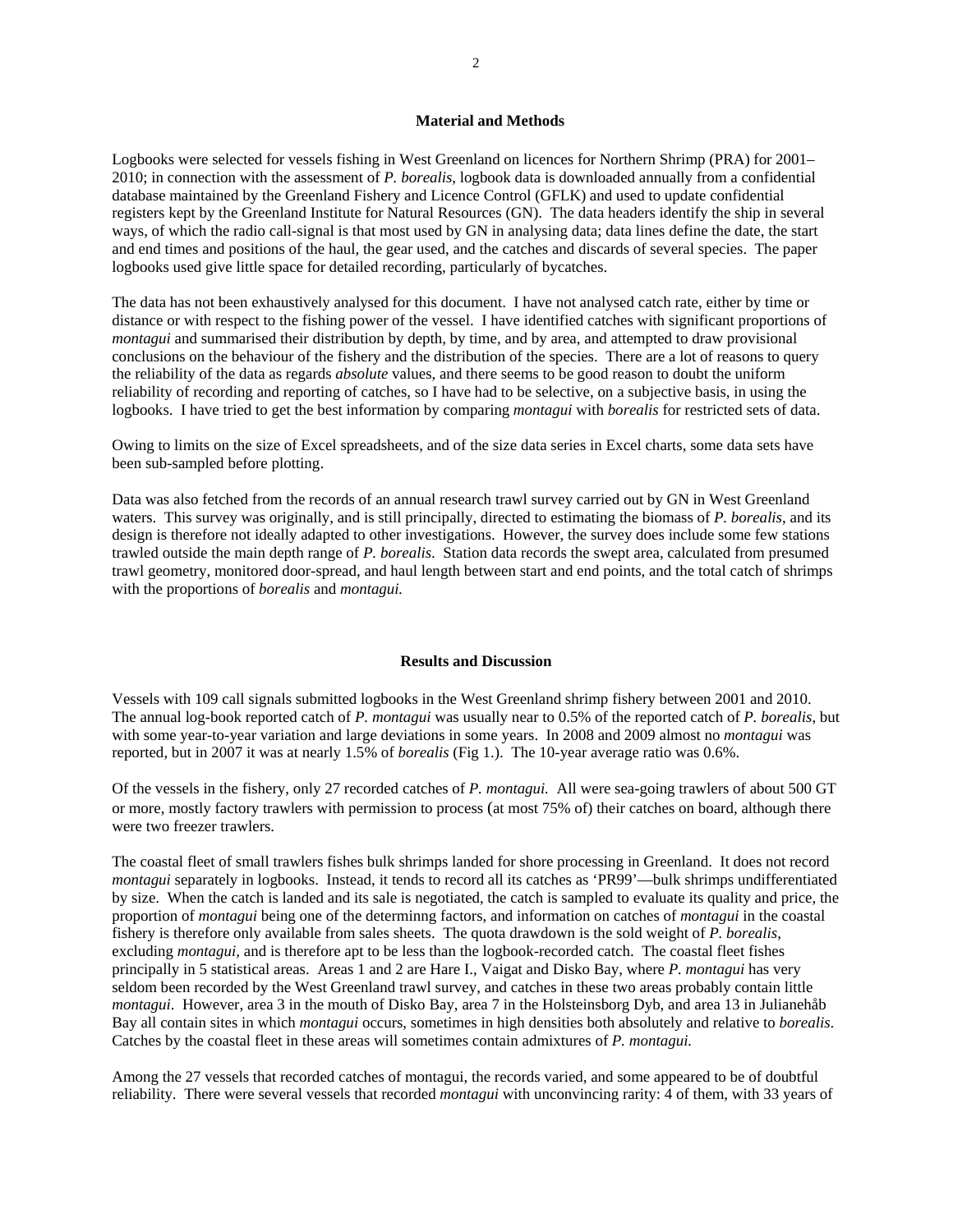fishing between them, recorded *montagui* 10 times in 25 197 hauls, although they fished some of the time in areas where montagui is not rare (Fig. 2). It seems unlikely that this constitutes complete recording. 'Reliable recorders' were deemed to comprise 12 vessels that recorded montagui in at least 1% of hauls. In order to find out where those vessels did not catch montagui, 30 000 hauls with less than 5% montagui (of which 29 795 had zero montagui) were randomly selected.

In trawlers with on-board processing, *montagui* and *borealis* are not weighed separately; the catch is sampled from the holding tank and the proportions of the two species are estimated. From the final weight of the combined catch, the weights of the separate species can be reckoned. The proportions of *montagui* and *borealis* are often, or usually, judged at some even percentage, as is shown by patterning in the data (Fig. 3).

In the offshore fleet, practice varies. Some companies have markets that will take *montagui* on almost an equal footing with *borealis*; others take stronger measures to avoid catching *montagui*. Therefore the status of *montagui* can vary from being an unwanted bycatch through being a retained bycatch to being a targetted species. Among other effects, this means that the average proportion of *montagui* varies from ship to ship.

#### Catches of *montagui* relative to *borealis*.

Over the 10 years, the 27 vessels with catches of *montagui* accounted for 70 % of the recorded catch of *P. borealis* (including discards). Their recorded catches of *montagui* were 0.85% of their recorded catches of *borealis*, but annual proportions varied from almost zero, in 2008 and 2009, to over 2%, in 2007.

The 12 'reliable recorders' accounted for 34% of the catch of *borealis,* but 94% of the catch of *montagui.* In 2001– 2010 their catch of *montagui* averaged 1.7% of their catch of *borealis*, and this might represent an upper bound on the overall average for the entire fishery.

Even among the 'reliable recorders' the proportion *montagui* varied from ship to ship. The lower limit to be included was, as above, *montagui* in 1% of hauls, but 3 of the 12 recorded *montagui* in over 15% of hauls. One of them was only in the fishery for one year in 2001–2010 while the other two had 6 and 7 years in; the average reported proportion *montagui* for the three was 7.6%. *Montagui* catch rates at this level probably imply a certain level of directed fishing for montagui, and probably also that some ships have available to them customers who are prepared to take catches high in *montagui.* These ships are therefore prepared to fish for *borealis* in areas where *montagui* tends to occur, and will also tolerate catches with high, or very high, proportions of *montagui*. This is especially true when ships start to run short of quota for *borealis*; they then turn to *montagui* as a way to continue fishing.

However, even among the 'reliable recorders', little *montagui* is caught in clean catches. Almost all is in mixed catches (Fig. 4). This is in marked contradistinction from *borealis*—almost all *borealis* is caught as clean catches, even by the 'reliable recorders' of catches of *montagui* (Fig. 4).

# Distribution by depth.

*Pandalus montagui* is known to favour shallower waters than *P. borealis,* and this distinction has been consistently recorded in trawl surveys in West Greenland. The depth distributions of the catches reported by the Greenland fleet are consistent with this. Catches of *montagui* start shallower than 100 m, are relatively evenly distributed between about 170 and 280 m, and decrease quite abruptly in deeper waters (Fig. 5) The median catch depth is 212.5 m. *Borealis* appears first in small amounts at about 130 m, but its distribution extends to deeper than 400m. (In the 1990s, the fishery was catching *borealis* in deeper water still—down to about 520 m in 1991–1994.) Its median catch depth in 2001–2010 has been 257.5 m, 45 m deeper than *montagui*. Its deep limit is less marked than that for *montagui*—its depth ogee is more sinuous—and the depth difference between the two species at the 90<sup>th</sup> percentile of catch is 85 m (359.5 m vs 274.5). These distributions are of catches, not of available biomass or relative density, so they might reflect fishing preferences as well as the relative abundance of the animals.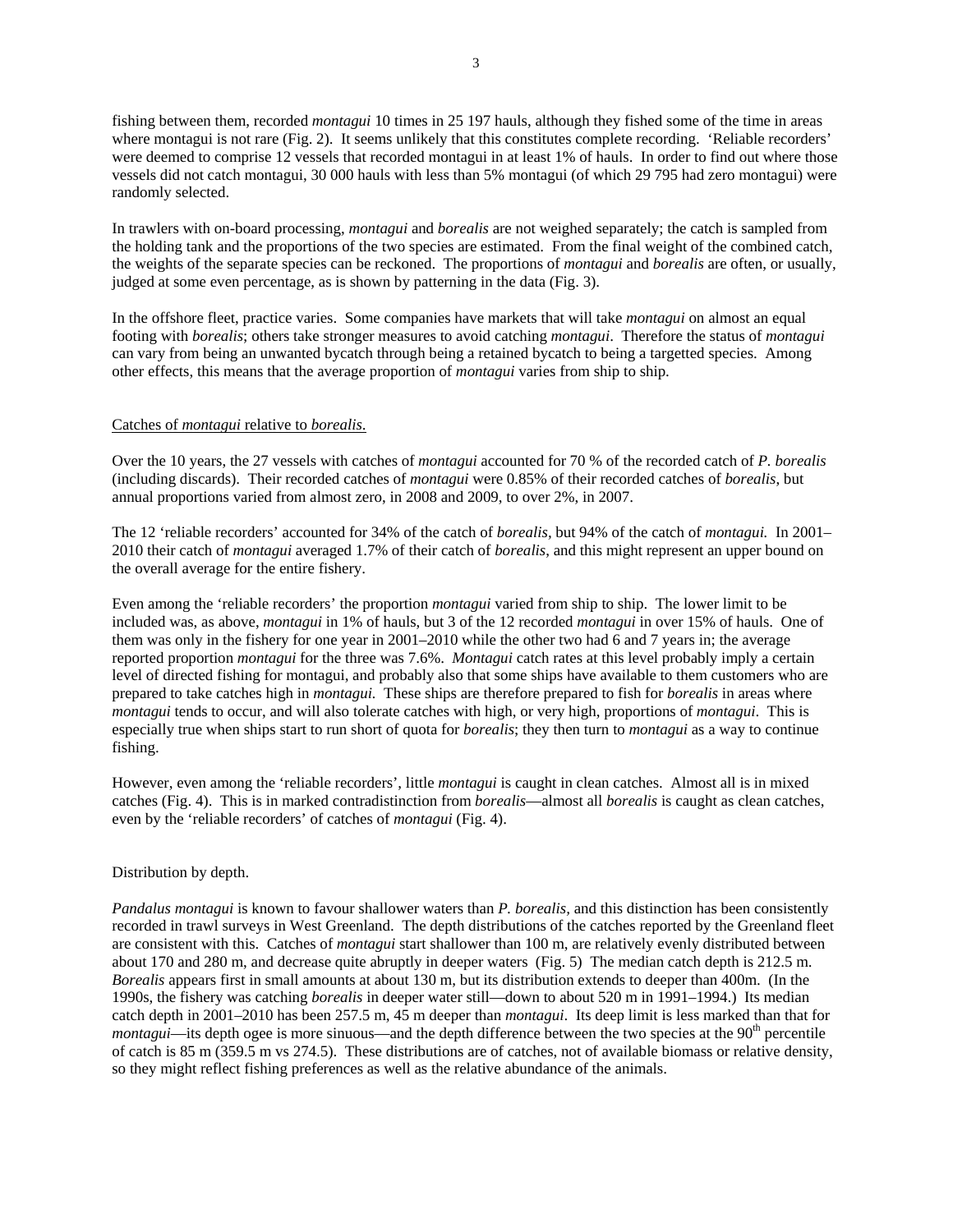## Distribution by area.

Figures 6–9 give a comprehensive and consistent picture of the distribution of catches of *P. montagui*, relative to the catch of *borealis*, by the fishery along the West Greenland coast, as indicated by the large-vessel fleet. (Note that some of these vessels are fishing on inshore licences, as is indicated by their fishing patterns, which include inner Disko Bay, Vaigat and inner Holsteinsborg Dyb and its contiguous fjords.) The catches with significant fractions of *montagui* are distributed between about Kangaatsiaq at 68°15'N and south to about 61°N. There is a marked area of concentration of catches near shore off Kangaatsiaq, in the gully between north-east Store Hellefiskebanke and the coast, but catches with large fractions of *montagui* hardly occur north of there. Some of these ships fish in Disko Bay and Vaigat, but they don't catch *montagui* there. The species is rare north and west of Store Hellefiske Banke—where the fishery for *borealis* is intense and productive—and catches over 50% *montagui* are rare in Holsteinsborg Dyb. From the southern part of the Sukkertoppen Dyb and south to about Paamiut *montagui* is more frequently a higher proportion of the catch, mostly along the edges of the gullies between the banks, and less frequently in their deeper centres. These vessels reported some fishing in Julianehåb Bugt in 2001–2010 (Figure 6), but few *montagui* catches

The information on catches from the West Greenland trawl survey tends to confirm these distributions. The survey was never designed to study the distribution, or estimate the biomasss, of *P. montagui*, having long been directed towards estimating the biomass of *P. borealis*. Furthermore, the survey is catholic in its coverage of the presumed range of *borealis* and generates a high proportion of small catches, whereas the fishery fishes where the shrimps are. However, shallow-water stations added to the shrimp survey to provide information on the stocks of groundfishes also inform on the distribution of *P. montagui* relative to that of *P. borealis*, bearing in mind that neither species is abundant in shallow water. In the standard analyses survey data on *montagui* is worked up on the same basis, including the depth range and stratification selected, as was put in place to study *borealis*, although *montagui* favours shallower water. The biomass *ratio* of *montagui* to *borealis* is therefore probably underestimated—more *montagui* than *borealis* is missed in shallow water.

Survey catches that comprise over 10% *P. montagui* are nearly non-existent north of Store Hellefiskebanke, but there have been a few, over the years, on the bank itself in water shallower than 150m. I emphasise that many of these shallow-water catches are very small, even if *montagui* does compose more than 10%, and these areas are absent from the distribution of montagui shown by the fishery data because the industry doesn't fish on top of the banks. Survey catches comprising over 10% montagui are relatively frequent on Lille Hellefiskebanke, and south from there they occur on the edges of the banks and form a chain along the shelf edge. They are also relatively frequent in Julianehåb Bay, compared with the paucity of *montagui* hauls there in the fishery data; but most of the fishing there is by the coastal fleet, which doesn't report *montagui* anyway.

## Distribution in time

Catching montagui, at the level of the individual vessel, is very sporadic (Fig. 10). Vessels can go long periods without reporting any montagui, and then for periods of days or weeks will frequently have catches with high proportions. This could sometimes be a result of unintentionally encountering an area with higher densities of montagui, but could also, or at other times, result from intentionally fishing known montagui areas because of a shortage of borealis quota. Fig. 11 maps the catches of the vessel in Fig. 10 from xx through xx. During this period, the vessel fished in a relatively small area, but even within that, the catches containing montagui were taken in a tightly circumscribed area on the north-eastern edge of Store Hellefiskebanke, while the catches without montagui were taken elsewhere and more widely spread.

Catch rates of *borealis* are close to constant over the year—perhaps 20% lower in January through March, and slightly higher in June, July and August, and the variation from year to year is not great. This is what one would expect given that *borealis* is the mainstay of a year-round fishery. The 10-year average of catches of montagui has a more strongly seasonal pattern. Catch rates are close to the average from early November until mid-April, and then they double until early July. In late summer and early fall they decrease to about 60% of the annual average. But the year-to-year deviations from the average are very large, so that the average has little meaning—which given the episodic nature of catches by individual vessels is not surprising.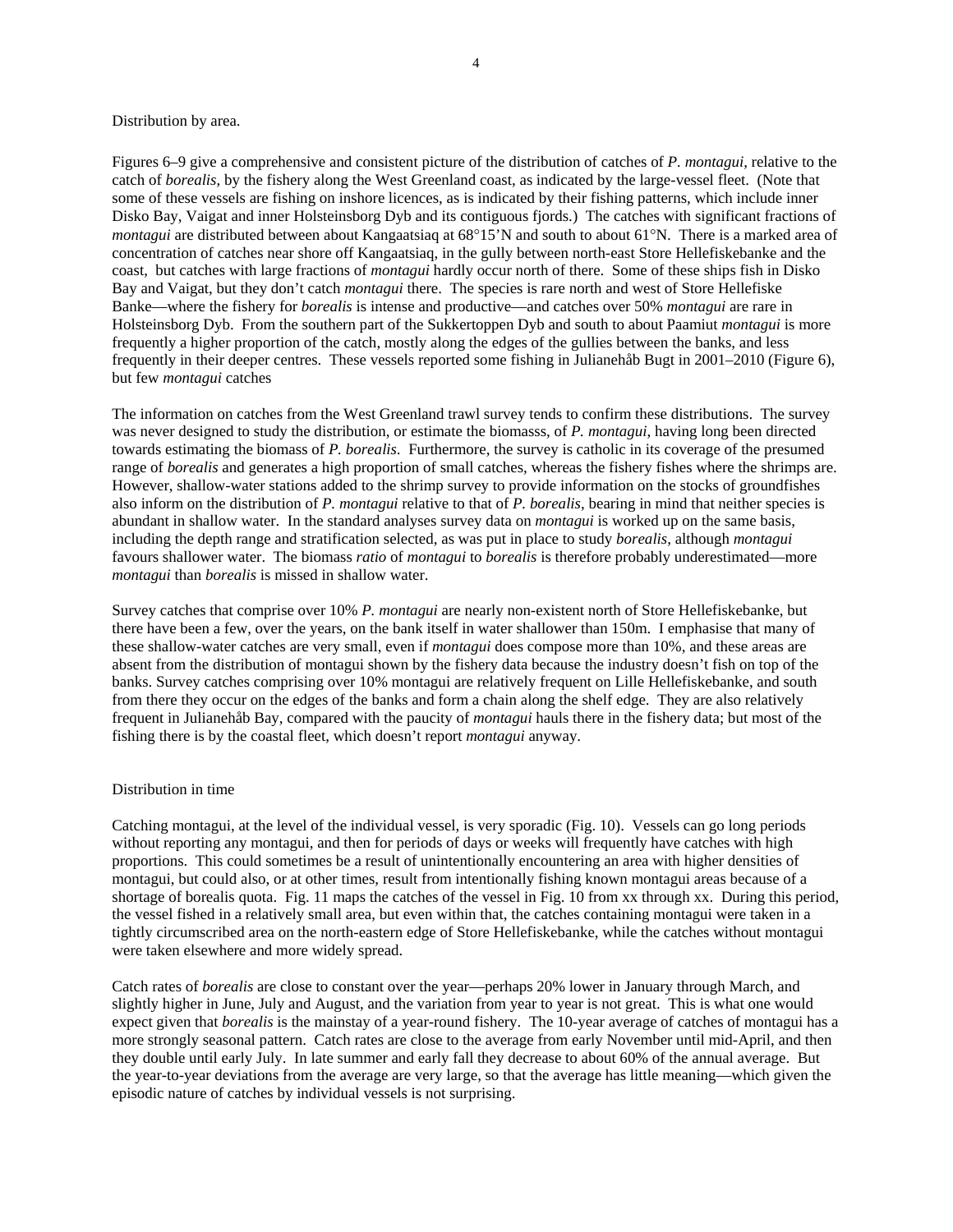# **Discussion**

*Montagui* is almost invariably caught in mixed catches. The coastal fleet, landing all its catch at shore stations in W. Greenland, does not record *montagui* in its logbooks, but the proportion of *montagui* in the catch is estimated from catch sampling at the point of sale, and the price paid is adjusted accordingly, *montagui* fetching a lower price. It is not expected by either fleet that the catches of *montagui*, whether entered in the logbook by the skipper or reckoned by the buyer on shore, will be withdrawn from the quota for *borealis*. At the moment, therefore, the fishery for *montagui*—to the extent that it is at all a directed fishery—appears to be regulated only by the quota drawdowns due to the invariably accompanying catch of *borealis*.

## **Conclusions**

Measures to ensure that the stock of *montagui* remains within safe biological limits might be:

 the first and obvious measure to take, and a *sine qua non* for almost any other measure whatever, would be to radically improve the reporting of catches of *montagui* in a consistent manner for all fleet components, and to have catch records that are accessible and transparent. Playing guessing games with the catch records is a poor basis for any kind of stock management.

 do nothing. This course of action could be defended by reasoning that *montagui* and *borealis* overlap in their distribution to such an extent that as long as adequate measures remained in place to regulate the fishery for *borealis*, the stock of *montagui* would be well enough protected. The overlap could be said to be such that it would be impossible even intentionally to go out and seriously deplete the stock of *montagui* by bottom-trawl fishing without at the same time catching prohibitively large quantities of *borealis*. Although the fishery for *montagui* has been unregulated for decades, it is still possible for vessels to catch over 10 tons of *montagui* in a single haul.

 set a shallow limit on bottom-trawl fishing for *borealis*, between about 68°15'N and, say, 60°45'N, of, say, 170 m. To do so would protect *montagui* to some extent, would have little effect on the fishery for *borealis*, and might benefit the stock of *borealis* by protecting smaller shrimps not yet recruited to the fishery as well as the smaller sizes of recruits.

 designate *montagui* as a bycatch species within the existing regulations, with accompanying strictures on continuing to fish in the same place if bycatch proportions exceed a prescribed limit. This would essentially close the present (semi-)directed fishery for *montagui* and unless one of the following two suggestions were adopted would make *montagui* a completely protected species in spite of its commercial value.

 set TAC limits on *montagui*. I.e. develop this as a regulated fishery. It is unlikely that any quantitative assessment of *montagui* would be possible, as neither CPUE nor survey data would give good indices of the stock biomass. This measure would entail a new licence structure, quotas, and so on. The cost of administering it might be high.

 manage the two species as a joint, i.e. undifferentiated, fishery with a joint TAC. This would entail a radical revision of the present assessment and management procedures.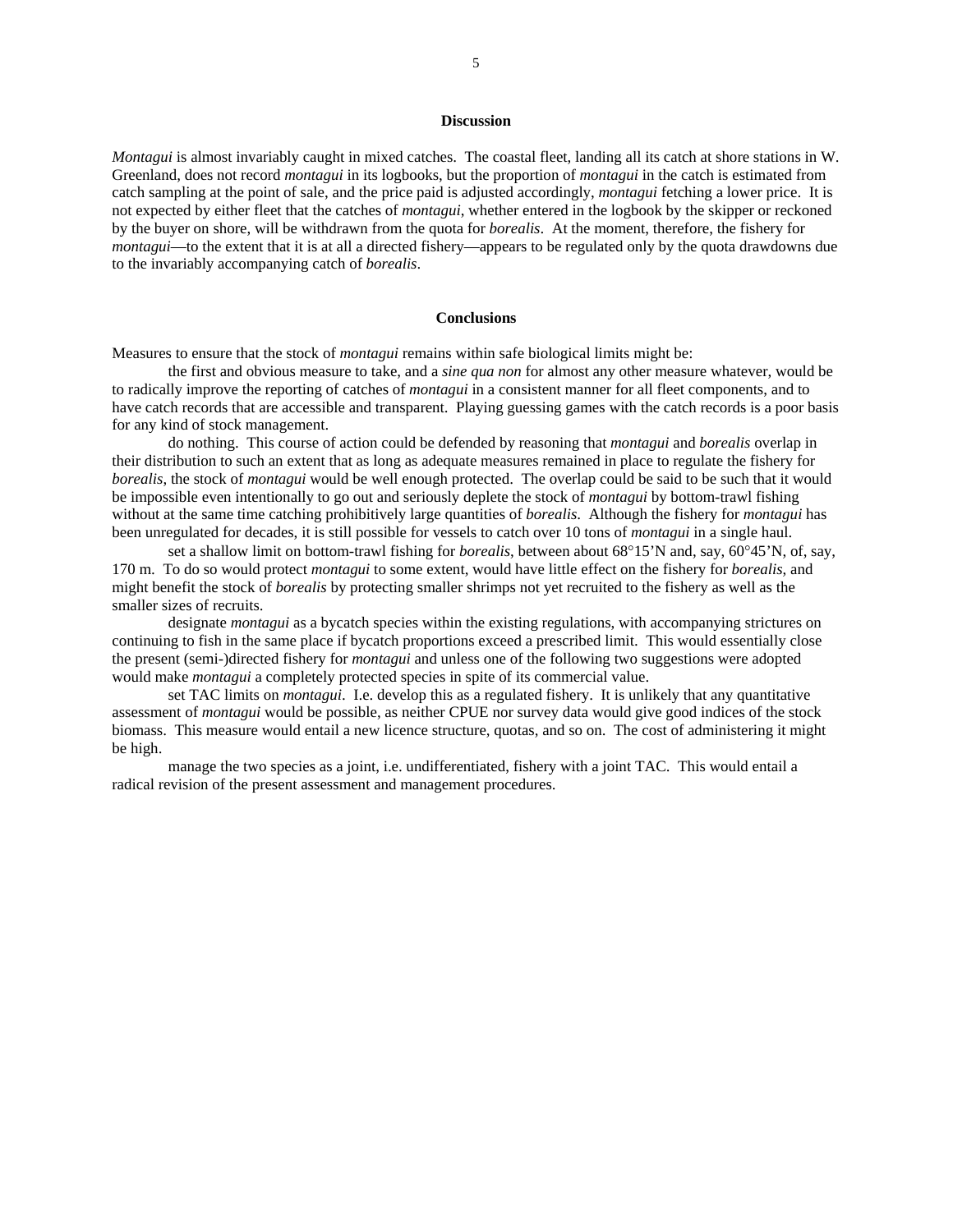

Figure 1. *Pandalus montagui* in the West Greenland shrimp fishery: annual and average reported catches of *P. borealis* and *P. montagui* in 2001–2010 by all vessels in the West Greenland fishery.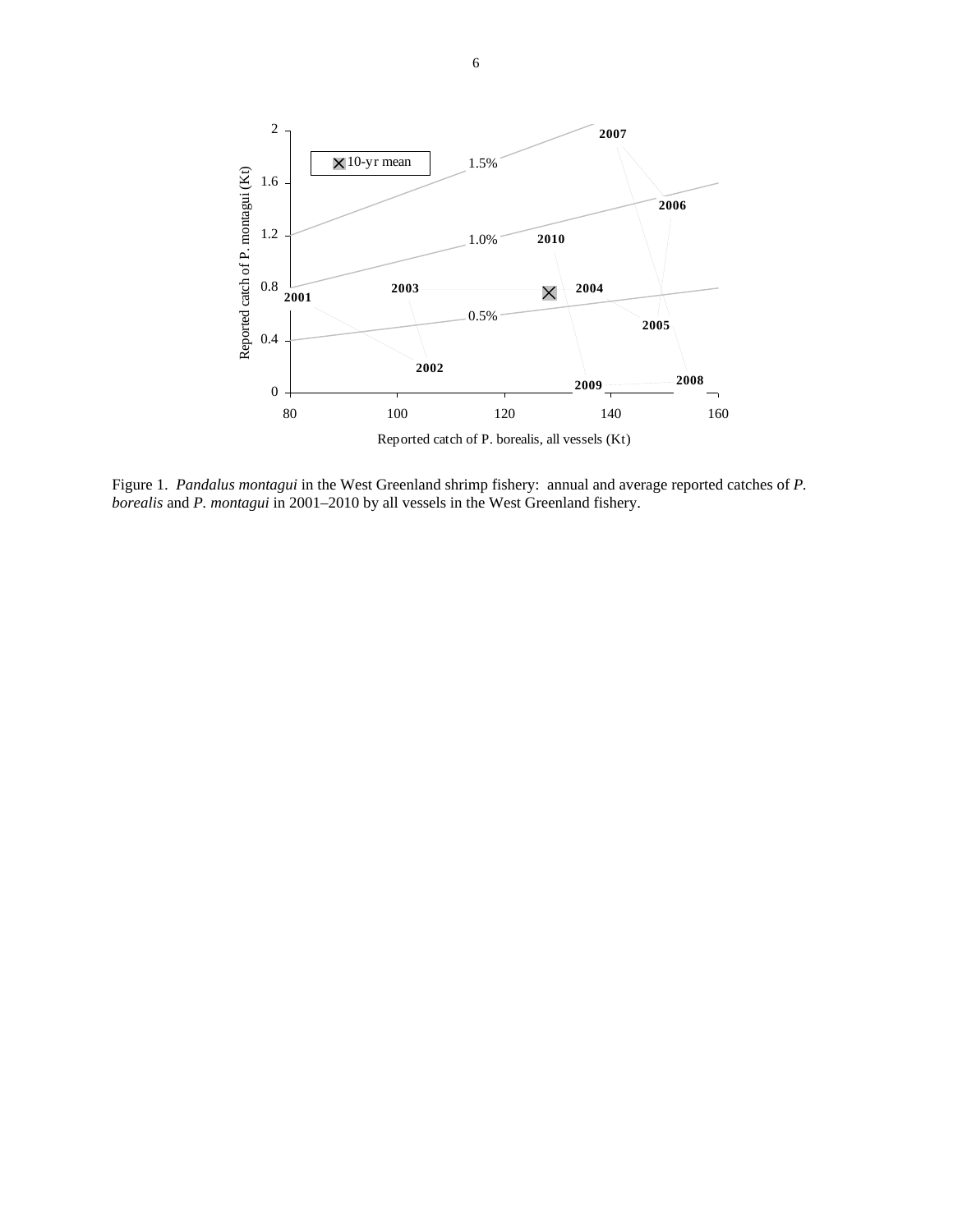

Figure 2a. *Pandalus montagui* in the West Greenland shrimp fishery: partial reporting: positions of 9443 hauls by a coastal vessel reporting one catch of *P. montagui*



Figure 1b: *Pandalus montagui* in the West Greenland shrimp fishery: partial reporting: positions of 9438 hauls by an offshore vessel reporting four catches of *P. montagui*.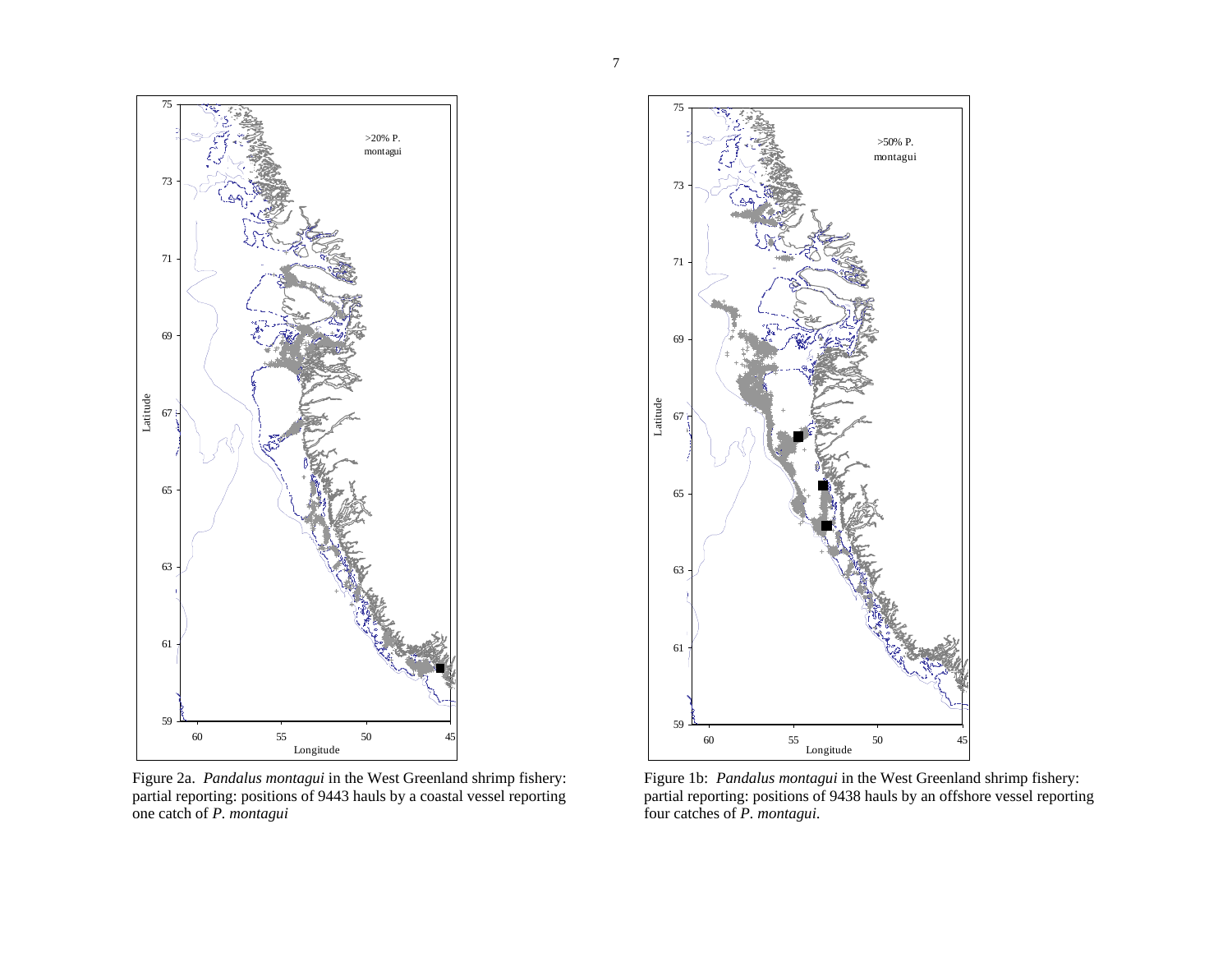

Figure 3. *Pandalus montagui* in the West Greenland shrimp fishery: weights of 4277 catches of *P. montagui* and *P. borealis* recorded by fishing vessels that recorded catches of *P. montagui* in 2001–2010.



Figure 4. *Pandalus montagui* in the West Greenland shrimp fishery: cumulative proportion of the total catch of *P. borealis* and of *P. montagui* against proportion of the species in the catch of a single haul. (*P. montagui*, all reported catches, *P. borealis*, sample data, 30 000 hauls, from 'reliable reporters' only.)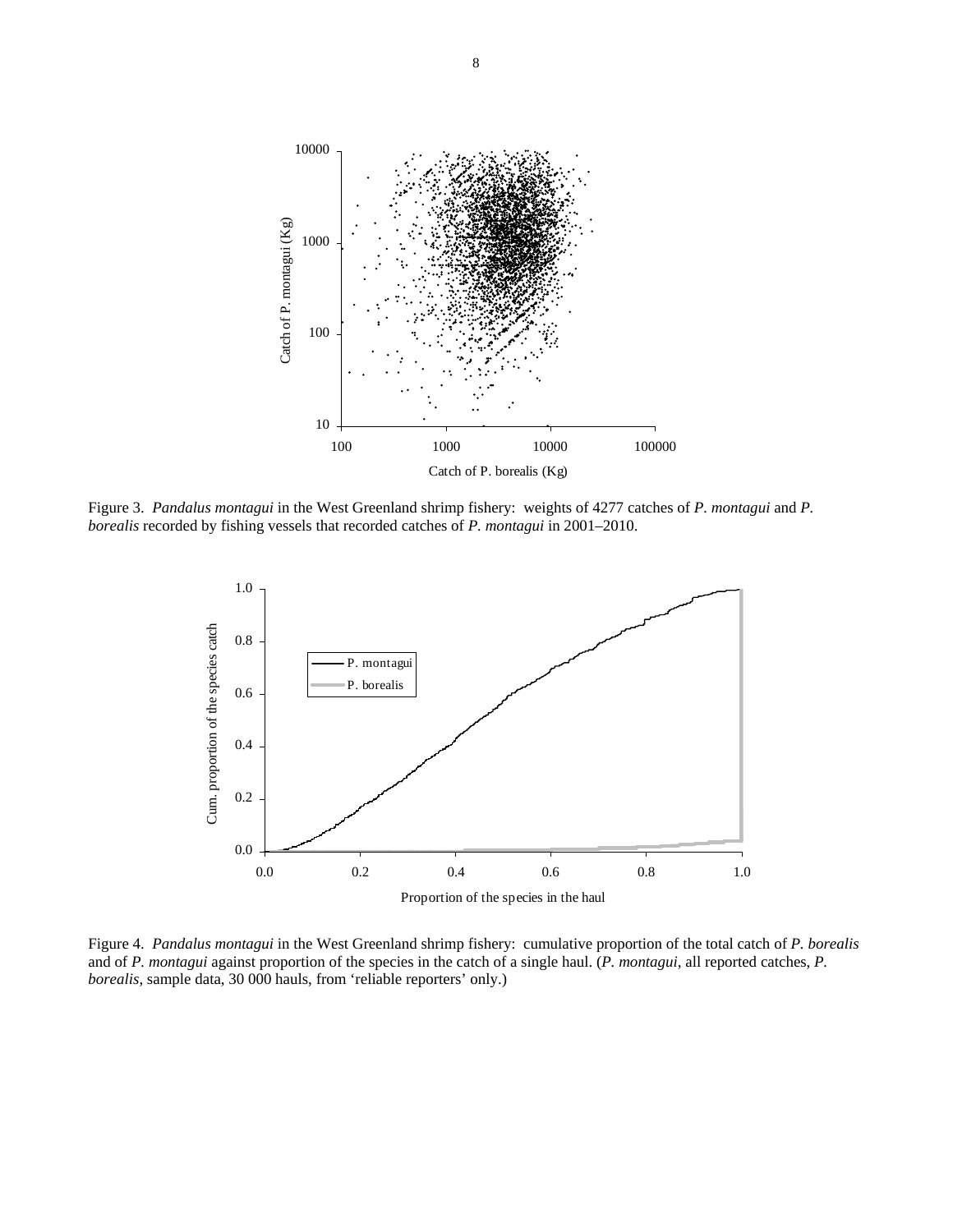

Figure 5: *Pandalus montagui* in the West Greenland shrimp fishery: cumulative distributions by depth of catches reported as *P. borealis* in a random sample of 30 000 hauls totalling 185 Kt and of *P. montagui* in 4277 hauls totalling 7.7 Kt in 2001–2010 by fishing vessels reporting catches of *P. montagui* in that period.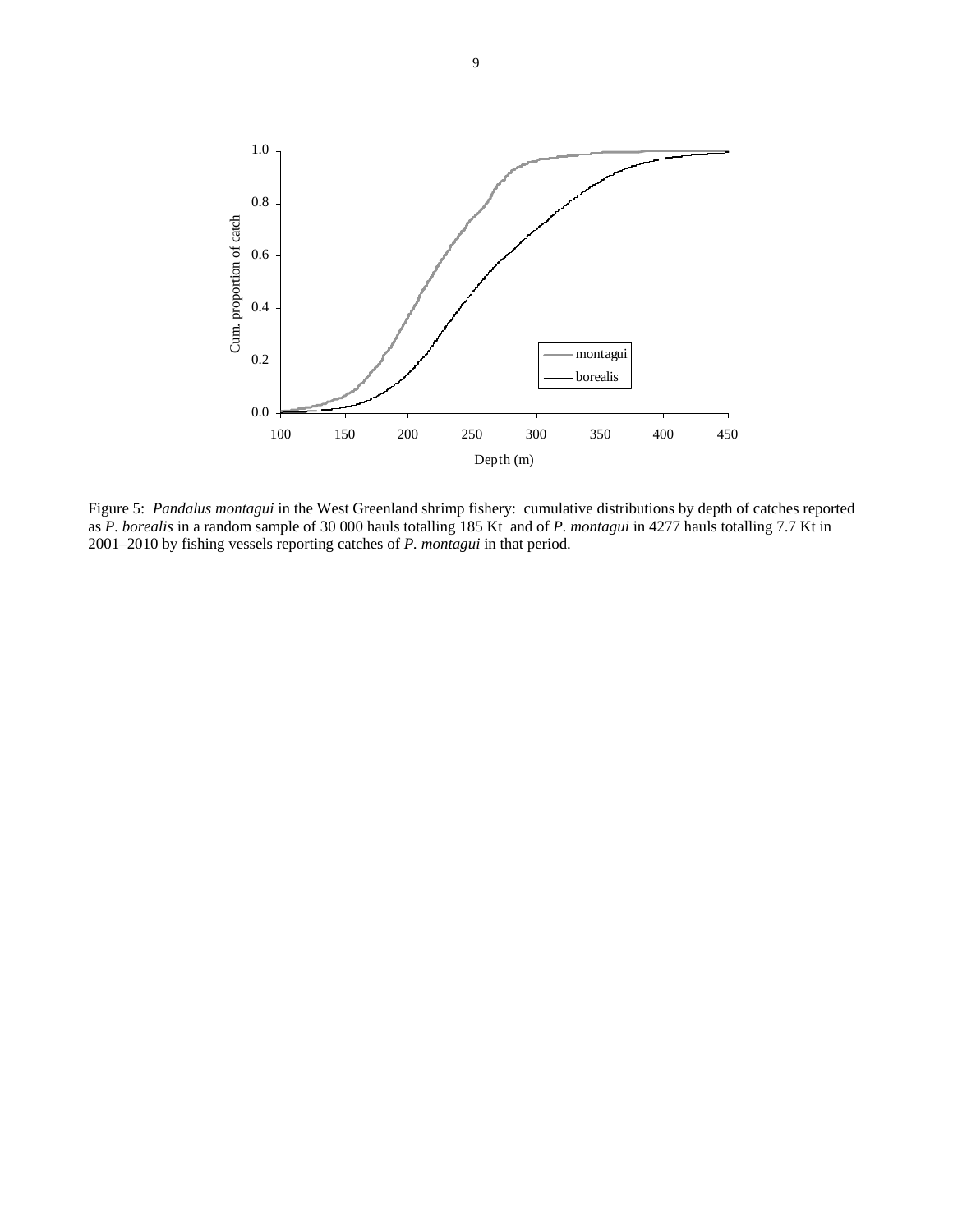

Figure 6: *Pandalus montagui* in the West Greenland shrimp fishery: positions of 2244 hauls in 2001–2010 by fishing vessels reporting catches of *P. montagui*, in which *P.m.* composed at least 20% of the catch.



Figure 7: *Pandalus montagui* in the West Greenland shrimp fishery:positions of 739 hauls in 2001–2010 by fishing vessels reporting catches of *P. montagui*, in which *P.m.* composed at least 50% of the catch.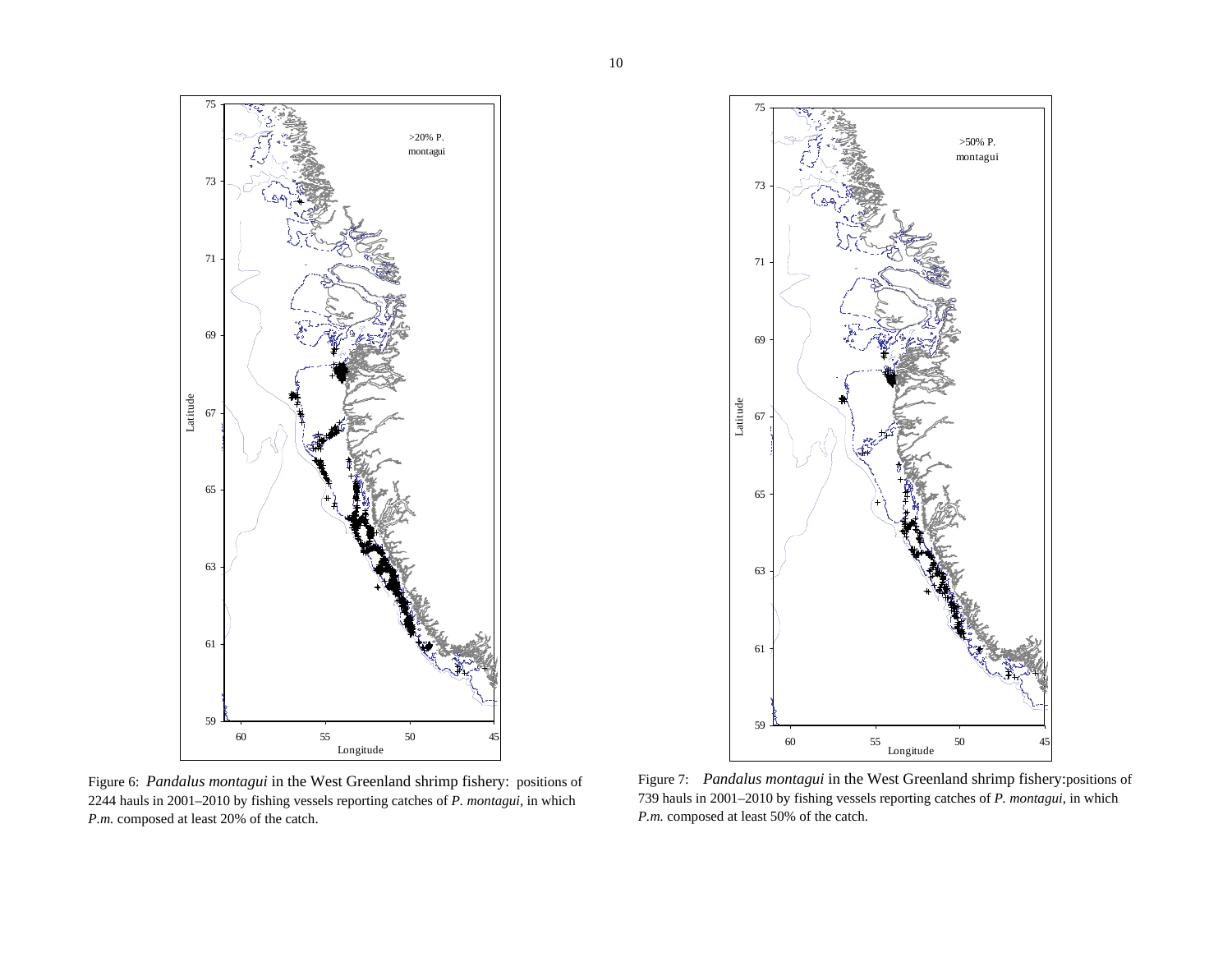

Figure 8: *Pandalus montagui* in the West Greenland shrimp fishery: positions of a sample of 30 000 hauls in which *P. montagui* composed less than 5% of the shrimp catch, in 2001–2010, by fishing vessels 'reliably reporting' catches of *montagui* in that period.

Figure 9: *Pandalus montagui* in the West Greenland shrimp fishery: positions of 161 survey hauls in which *P. montagui* composed at least 10% of the shrimp catch, 2001– 2010 (*NB* some catches were very small); and of 1096 survey hauls in which less than 10% was *montagui* and at least 5 kg of shrimps were caught.

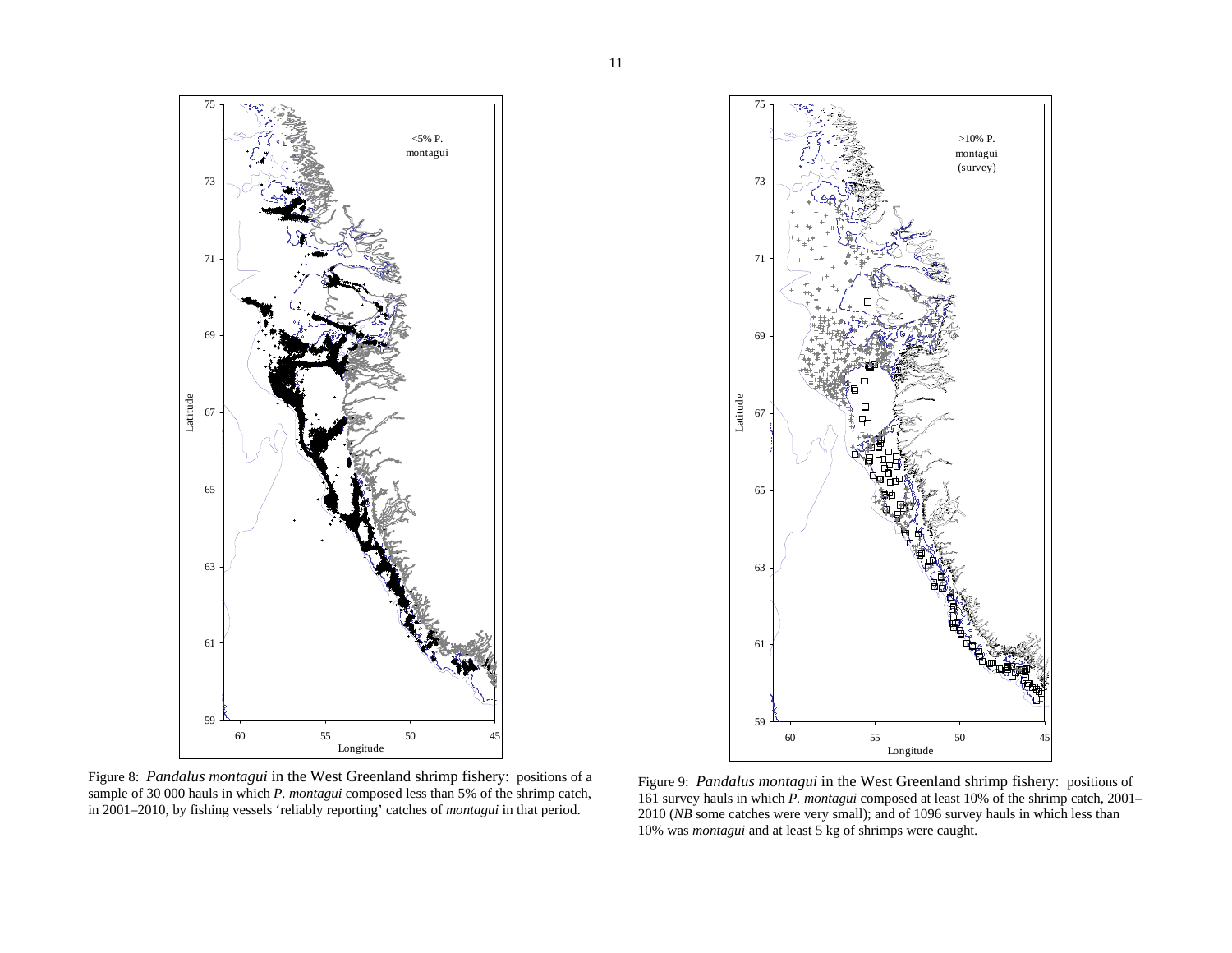

Figure 10. *Pandalus montagui* in the West Greenland shrimp fishery: episodic catching of *montagui*: catches of *P. montagui* and *P. borealis* by date for two ships considered 'reliable reporters' of *montagui*.